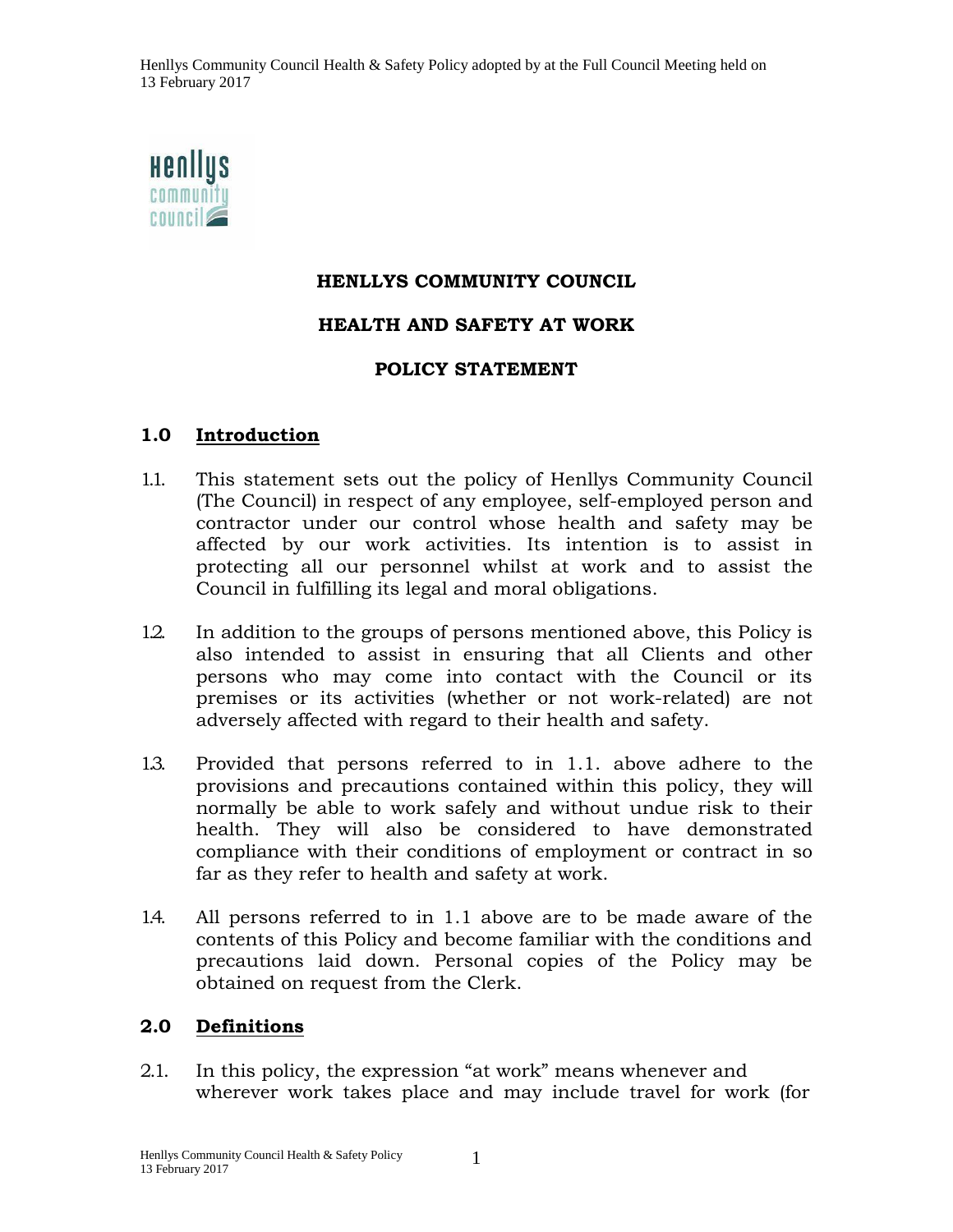Henllys Community Council Health & Safety Policy adopted by at the Full Council Meeting held on 13 February 2017

instance travel between premises, parks, to and from meetings etc).

2.2. The term 'legal obligations' refers to the statutory duties laid down principally in The Health & Safety at Work etc Act 1974, but also in supporting legislation brought under the Act from time to time.

# **3.0 Policy**

- 3.1. The Council will take all reasonable measures to ensure that those persons referred to in 1.1. above are made aware of the contents of this Policy, the possible effects upon their personal health and safety and the possible consequences in the event of any breach of this Policy.
- 3.2. The Council recognises its obligations under Section 2(1) of The Health and Safety at Work etc Act 1974 and the various duties and obligations under The Management of Health and Safety Work Regulations 1999 and associated legislation and will take all reasonable measures to prevent, so far as is reasonably practicable, any breach of duty placed upon the Council by legislation and/or this Policy.
- 3.3. The Council will undertake, so far as is reasonably practicable, the following:
	- a) The provision and maintenance of systems of work that are safe and without risks to health.
	- b) Arrangements for ensuring safety and absence of risks to health in connection with the supply, use, handling, storage and transporting of articles and substances.
	- c) Providing premises and places of work which are safe and without risks to health and safe access to and egress from such places.
	- d) The provision of a working environment for employees without risks to health and adequate as regards facilities and arrangements for their welfare at work.
	- e) The provision of such information, instruction, training and supervision as is necessary to ensure the health and safety at work of employees.